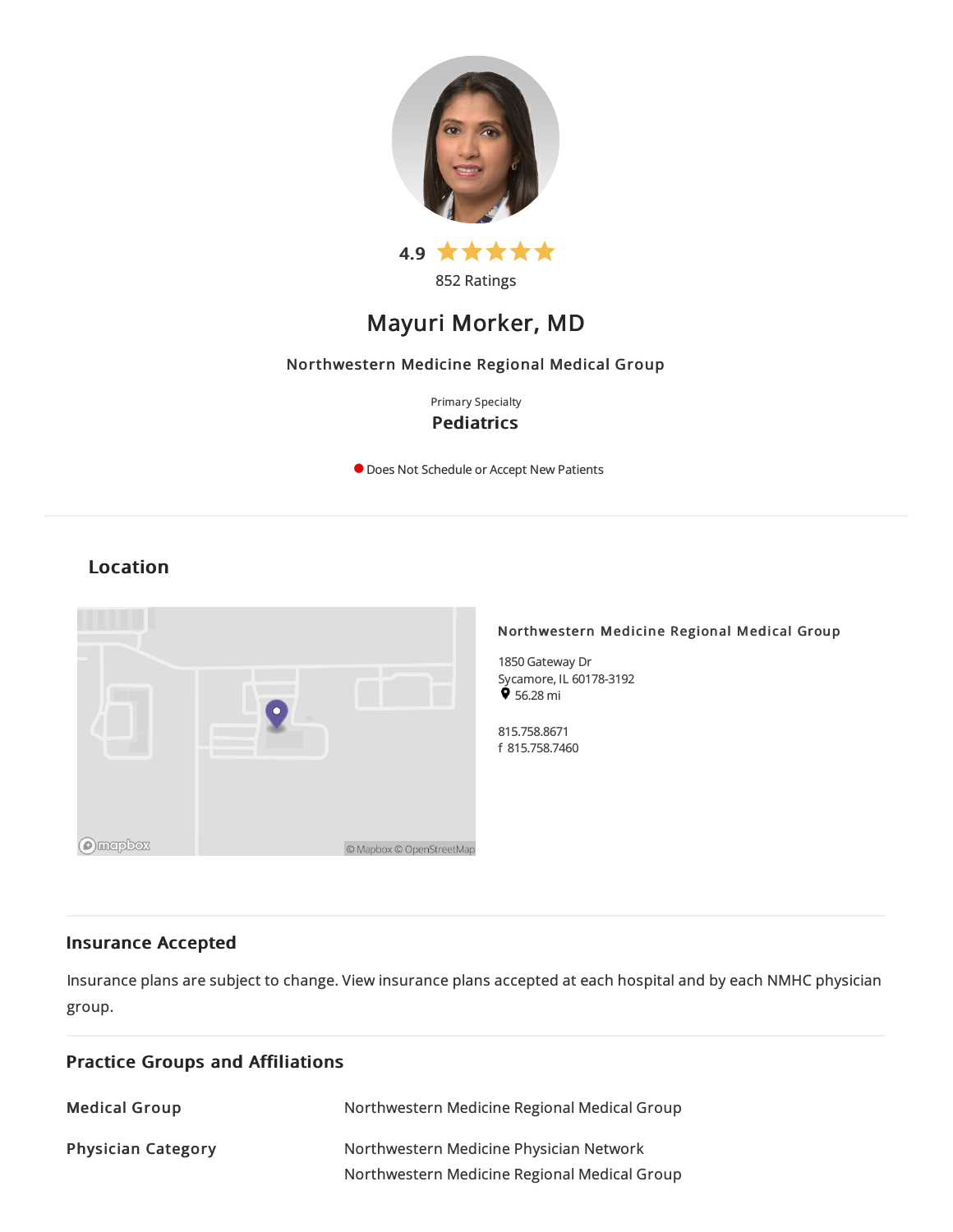|  | <b>On Medical Staff At</b> |  |  |
|--|----------------------------|--|--|
|--|----------------------------|--|--|

Kishwaukee Hospital

## Education

| <b>Medical Education</b> | MD, Rush University Medical College - 2008                          |
|--------------------------|---------------------------------------------------------------------|
| Residency                | Advocate Health Care (Advocate Children's Hospital/Oak Lawn) - 2011 |

## Board Certifications

American Board of Pediatrics - Pediatrics (Certified)

## Practice Focus Areas

Constipation/Diarrhea Kids of All Ages through College **Pediatrics** Vaccinations

Menstrual Disorders Newborn Care

## Ratings & Reviews

At Northwestern Medicine, our patient's feedback is important to us. While different care providers have their own unique strengths, we strive to be as transparent as possible with our quality of care. Read more

## Care Provider Ratings

Overall rating



Reviews From Patients 254 Reviews

### AUGUST 292021

My overall experience at northwestern was top notch service and they selected a pediatrician for my soon I was happy because she came in our room with the correct information and was concerned about my son .

## AUGUST 272021

Always helpful with any questions/concerns & Dr Morker is so thorough! WeA¢â,¬â"¢ve loved each visit, everyone there makes going to the doctor easy.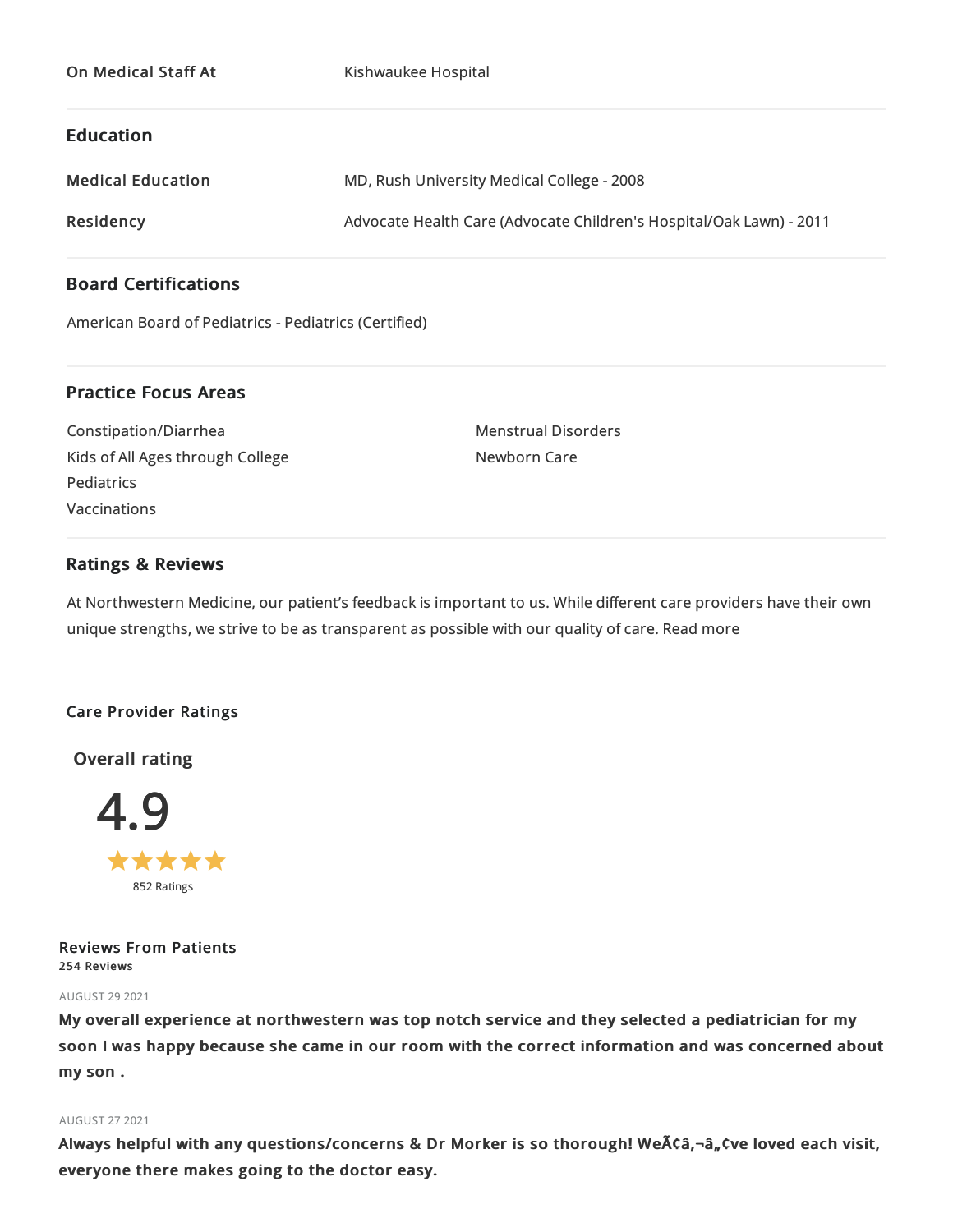### AUGUST 272021

## She is great with my kids and explains things well

#### AUGUST 262021

Appointments are short and sweet

AUGUST 252021 Dr. Morker is amazing.

AUGUST 232021 She is very kind person, very nice with kids, always certainly!!

#### AUGUST 232021

She is the most caring and patient doctor. She takes the time to explain Things to me each time we need to visit. She speaks directly to the kids asking them questions making them feel comfortable. I know she has a high level of expertise as a pediatrician and I feel very confident in our care that we received from her

### AUGUST 192021

She is confident, knowledgeable, caring and calming to her patients

## AUGUST 172021

Dr Morker is very friendly and informative. She listened to our questions and provided the needed information.

## AUGUST 172021

She took her time explaining everything to myself and my daughter, very thorough and made my daughter feel at ease

#### AUGUST 122021

Our kids love her! Sheââ,¬â"¢s great with all of them!

#### AUGUST 92021

Dr. Morker is very thorough and has always taken our concerns seriously. She has given us appropriate referrals and always remembers our son's specific health issues upon arrival where some doctors we need to reexplain during each appointment. She never makes us feel rushed and is knowledgeable when we ask questions.

AUGUST 62021

Very kid friendly

### AUGUST 42021

My daughters feel very comfortable with Dr. Morker! She is always friendly and happy to see them for checkups.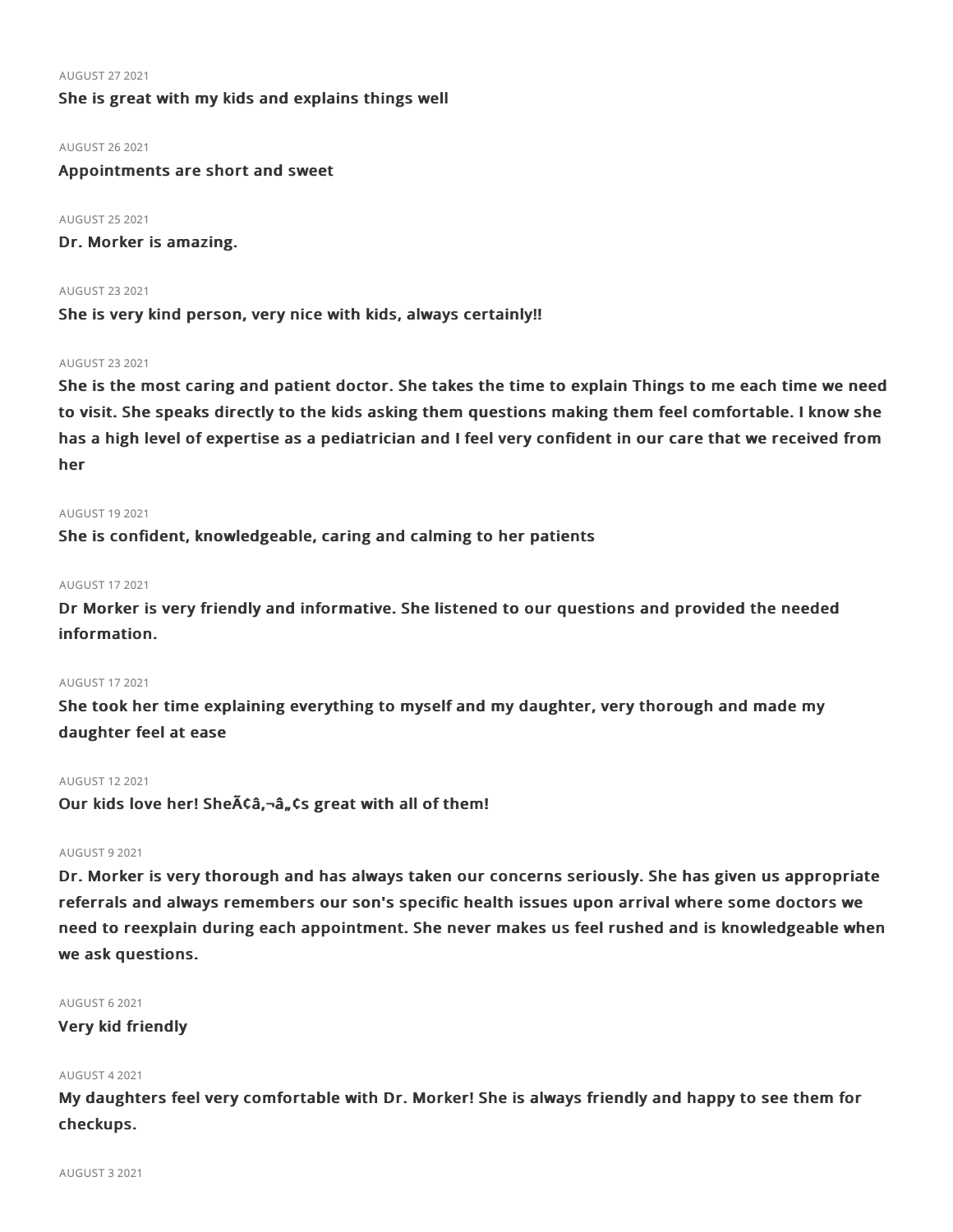## Explain things to you. Listens and will hear what you have to say

## JULY 302021

She listens to all of our questions and doesn $\tilde{A}\zeta\tilde{a}$ ,  $\tilde{a}$ ,  $\zeta$ t make me feel uncomfortable asking

## JULY 292021

Dr Morker is amazing. She takes her time and helps parents snd children feel at ease. She explained everything so well

## JULY 292021

Dr. Morker made me feel like she genuinely cared about my child. She talked to him during the appointment and clearly explained the plan of treatment with me.

## JULY 282021

She listened to my concerns and answered all my questions without rushing. Also she makes my child feels at ease.

## JULY 282021

Felt comfortable to ask questions and be listened to Listens to concerns. Informative, friendly, patient, and welcoming.

## JULY 282021

Shes very caring and considerate. Very knowledgeable and helps with any questions you have. She is a wonderful dr!

## JULY 282021

Amazing dr!! She takes time to care for her patients!! She tries to get to know them. She's very helpful and knowledgeable.

## JULY 272021

She listens, explains, and is gentle with my children.

#### JULY 272021

She is very sweet to the kids and very knowledgeable and helpful to parents.

#### JULY 232021

Very thorough and listens.

### JULY 222021

She does a nice job of working with adolescents. She talks with them and does not talk down to them.

#### JULY 222021

Easy appointments Caring Responsive

#### JULY 192021

Have never had a problem and she makes it a pleasant experience.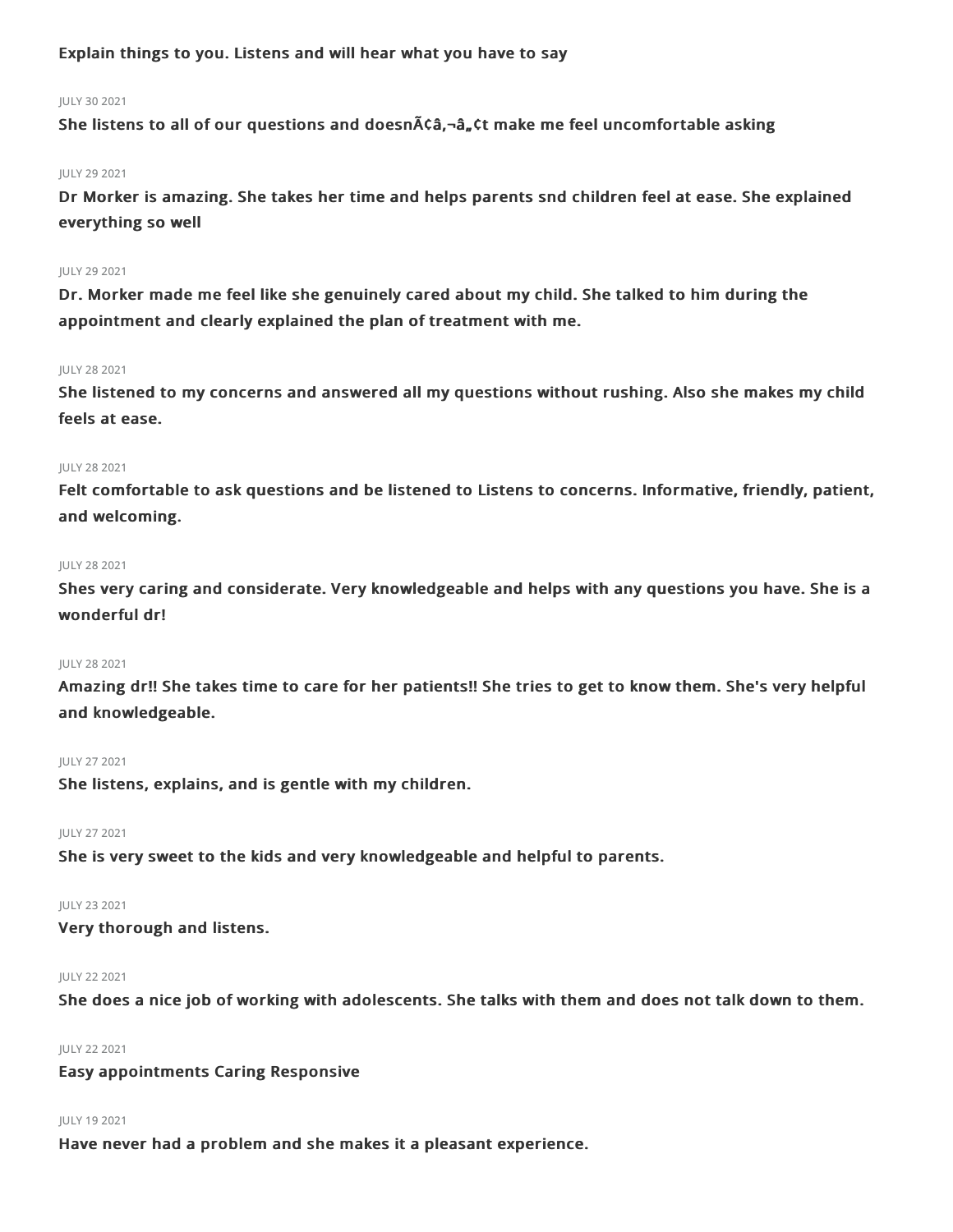## JULY 152021

First time meeting, switched doctors because we weren $\tilde{A}$ câ, $\neg$ â, ct impressed with our baby $\tilde{A}$ câ, $\neg$ â, cs first doctor. Dr Morker is very friendly, already can tell it A câ, - â, cs a much better fit! :)

JULY 132021

She is very kind

JULY 132021

Good service

JULY 122021

Love her. So sweet and nice.

## JULY 102021

Very intelligent, already listens and addresses concerns. Feels very personalized. Sees all of my kids and always recommend.

JULY 92021

Very kind and made my son feel at ease

JULY 92021

She's direct and supportive in how to proceed

JULY 72021

Attentive and thorough

JULY 72021

She is so great with kids and very knowledgeable and explains things clearly and concisely to parents

JULY 62021

Dr Morker was very down to earth, and approachable, she listened to my concerns and did not dismiss them, and she is FUNNY!

JULY 22021

Kind, to the point, gentle.

JUNE 302021

Dr. Morker does a great job getting to know each child and family. She listens to concerns and gets to know each child.

## JUNE 30 2021

She is very kind, easy going, really loves her job.

## JUNE 282021

She is very nice and explains things very well. We feel very comfortable with her caring for our daughter.

## JUNE 282021

We love Dr. Morker. She has always taken the time to listen and answer our questions. She's the best!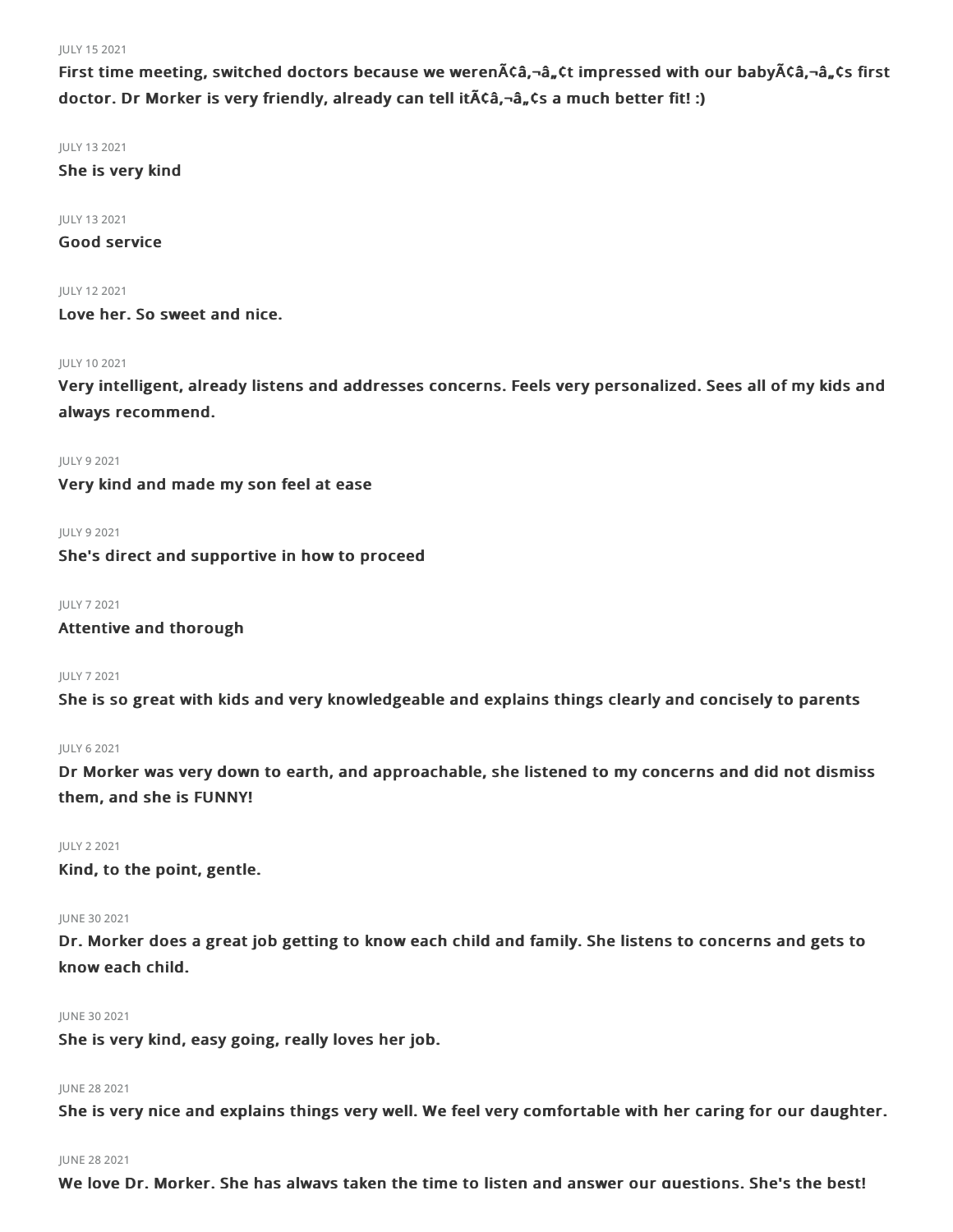We love Dr. Morker. She has always taken the time to listen and answer our questions. She's the best!

#### JUNE 252021

Dr Morker has always been so kind and thorough during appointments. She really listens to our concerns and takes them seriously.

#### JUNE 242021

Professionalism, caring nature and listened to concerns spent the time with each of my kids.

#### JUNE 232021

she so nice and is never pushy. she really takes the time to listen to your concerns and doesn $\tilde{A}$ ca,-â,ct make me uncomfortable like my last doctor.

#### JUNE 21 2021

Didnââ,¬â"¢t feel rushed.

## JUNE 212021

We just had our first visit and we had a good first impression

#### JUNE 192021

She is so caring.

JUNE 112021

## Excelente persona

#### JUNE 102021

She $\tilde{A}$ Câ,¬â, Cs organized, explains things well, is very patient with moody toddlers $\tilde{A}$ Câ,¬â $\epsilon$  we can $\tilde{\Lambda}$ câ, $\tilde{\Lambda}$ ; Ct wait to bring the son we are expecting in the fall to her, as well!

#### JUNE 92021

She is caring and kind

JUNE 42021 Great Dr. listens to concerns and addresses issues

JUNE 32021

Great knowledgeable doctor

JUNE 32021

She's great with kids

## JUNE 22021 Knowledgeable, Caring, understanding and kind

## MAY 29 2021

She an excellent, caring and compassionate doctor. Kids love her and feel comfortable with her! She is very informative and reassuring.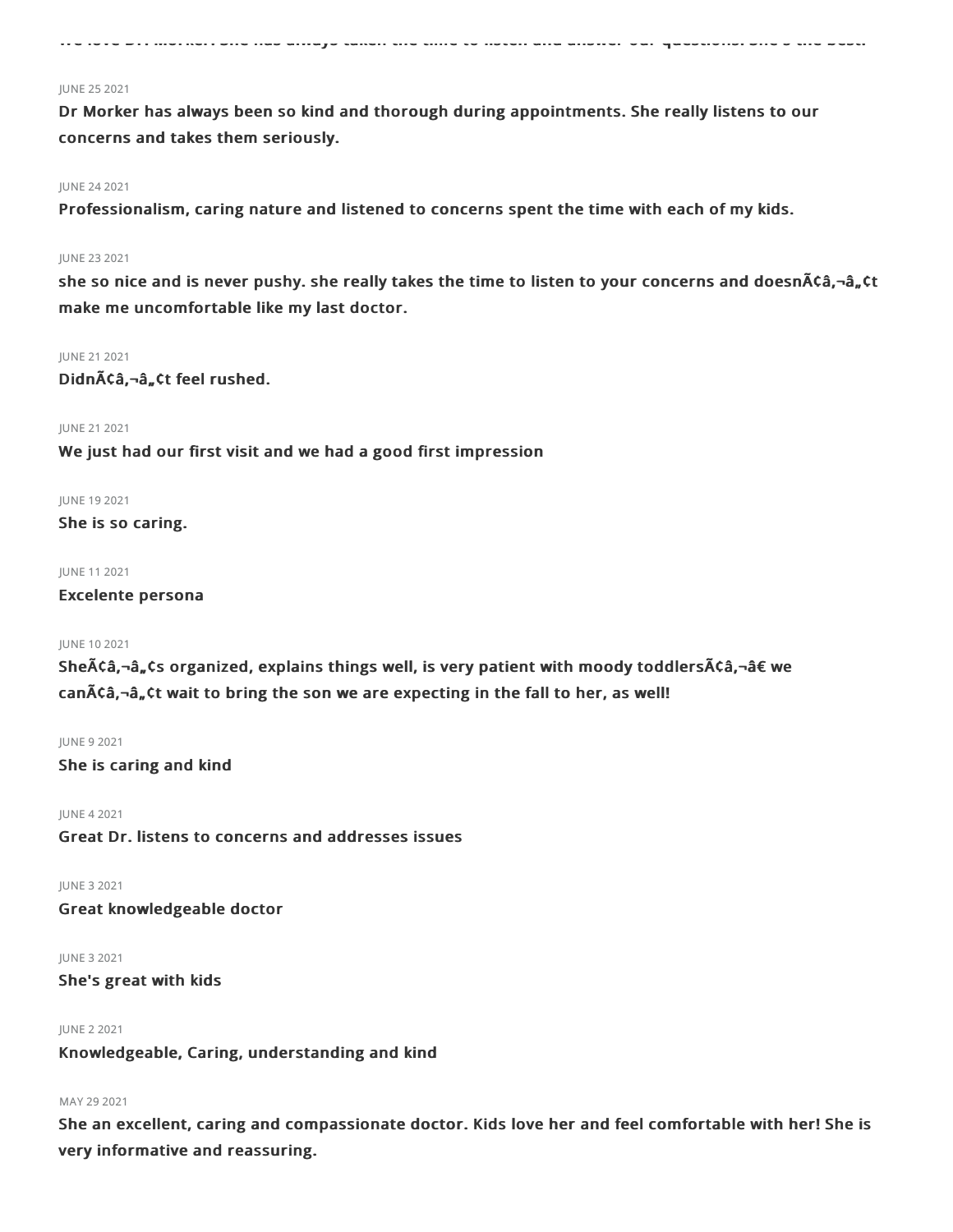#### MAY 28 2021

## She is always so nice and makes myself and my kids feel so comfortable  $\tilde{A}^{\circ}$ Å EceÅ

#### MAY 272021

## So sweet and caring

#### MAY 26 2021

My child has seen Dr Morker since birth. She is always so pleasant, answering all my questions and never makes you feel rushed!

#### MAY 242021

She is great with our kids and listens to our concerns and questions

#### MAY 21 2021

She is awesome

#### MAY 18 2021

Doctor Morker is so nice. She always gives parents plenty of information. If we have questions she is so well informed. She cares for her patients and if she sees the need to give the patient additional help she is willing to refer to a specialist if appropriate.

## MAY 182021

She is incredibly sweet and patient with the little ones

## MAY 182021

She is very kind with the kids.

#### MAY 172021

She was very nice, informative and very knowledgeable. She explained everything very well.

#### MAY 142021

She is Attentive and thorough

## MAY 132021

Patient care was wonderful

MAY 102021 She is a great Doctor!

### MAY 102021

Es muy amable y sabe como tratar a los niÃ**ƒ**±os.

## MAY 42021

She is friendly with the kids and seems very knowledgeable.

#### MAY 12021

She super responsive. She has built rapport and remembers family details. She is kind and sympathetic. She doesn't make you feel stupid for any questions. She speaks at my level which is some jargon but not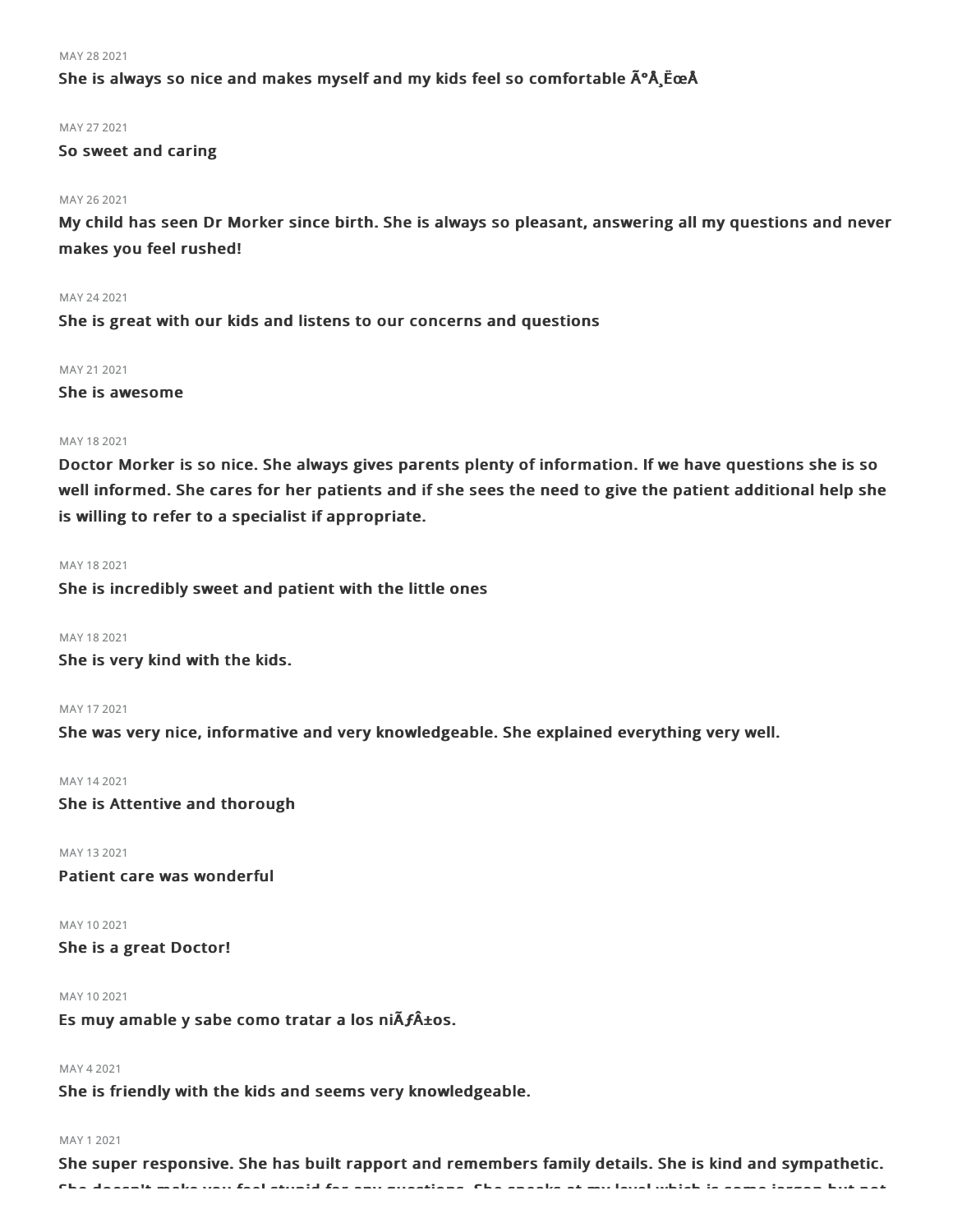She doesn't make you feel stupid for any questions. She speaks at my level which is some jargon but not all and adapts well depending on how I speak or if hubby is there. She's the

best $\tilde{A}^{\circ}$ Å $\tilde{A}^{\circ}$ Å $\tilde{A}^{\circ}$ Å $\tilde{A}^{\circ}$  $\tilde{A}$  $\tilde{A}^{\circ}$  $\tilde{A}$  $\tilde{A}^{\circ}$  $\tilde{A}$  $\tilde{A}^{\circ}$  $\tilde{A}$  $\tilde{A}^{\circ}$  $\tilde{A}$  $\tilde{A}^{\circ}$  $\tilde{A}$  $\tilde{A}$  $\tilde{A}$  $\tilde{A}^{\circ}$  $\tilde{A}$  $\tilde{A}^{\circ}$  $\tilde{A}$  $\$ child in whenever it's needed.

### APRIL 30 2021

very informative, kind

#### APRIL292021

Dr. Morker is sweet and really loves what she does.

#### APRIL282021

She is very thorough and pleasant.

#### APRIL272021

Dr. Morker always listens and relates to our situations. She takes a reasonable approch and takes the steps to rule out serious problems.

## APRIL242021

Very informative, knowledgeable, and nice

#### APRIL222021

Very thorough, talks kindly and inclusively to my children, treats them with respect and care. As a parent I never feel rushed and I feel that she is an excellent physician.

APRIL212021

Shes great with my kids

APRIL212021

Very attentive and friendly.

APRIL212021

She is extremely kind, knowledgeable, and always listens to any concerns I may have about my child.

#### APRIL 19 2021

She is always patient and answers all our questions and concerns.

#### APRIL142021

Staff was amazing and made my daughter feel comfortable.

## APRIL142021

Dr Morker is amazing. My daughter is only 3 and she would not stop talking about her visit after we left.

#### APRIL 13 2021

She has taken great care of my children and when my twins were at the hospital she always checked in.

#### APRIL132021

Very knowledgeable and kind